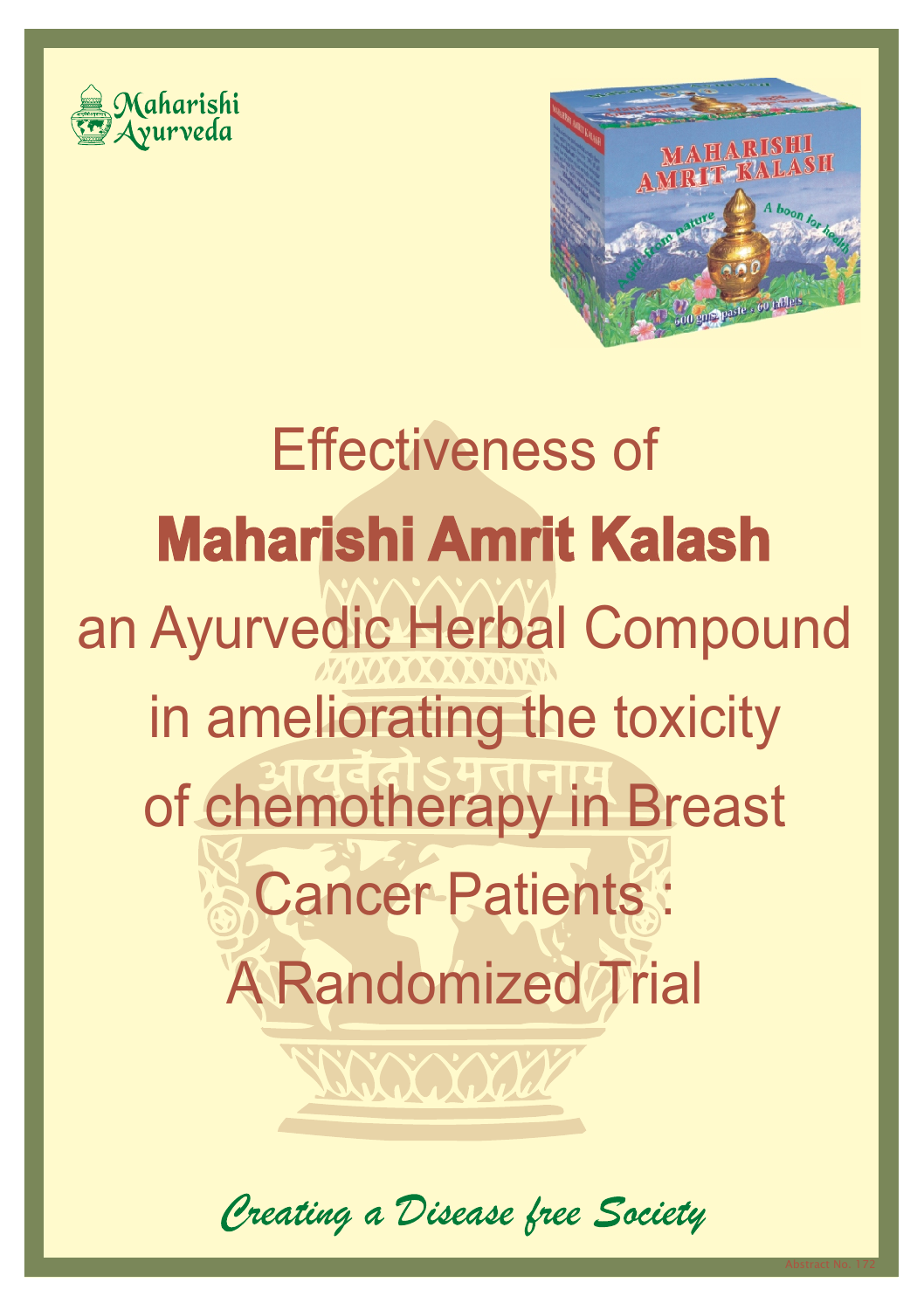# **Effectiveness of Maharishi Amrit Kalash (MAK) an Ayurvedic Herbal Compound in ameliorating the toxicity of Chemotherapy in Breast Cancer Patients : A Randomized Trial**

- **Authors :** A. Srivastava, A. Samaiya, V. Taranikanti, P. Kachroo, O. H.Coshic, R. Parshad, V. Seenu, S. Chumber, & M. C. Misra.
- **Settings :** Breast Cancer Clinic, Dept. of Surgery, A.I.I.M.S., New Delhi.
- **Published :** Federation of American Societies for Experimental Biology Journal, Vol. 14, No. 4, p.A720, 2000**.**

**Patients randomized in MAK Group :: 60 (MAK + Chemotherapy)** 

**Patients randomized in Control Group :** 68 (only Chemotherapy)

| <b>RESULTS</b>                          |                                     |
|-----------------------------------------|-------------------------------------|
| <b>Appetite</b>                         | <b>Improved in all 6 Cycles</b>     |
| <b>Karnofsky Performance Score</b>      | <b>Significant Improvement</b>      |
| <b>Vomiting</b>                         | <b>Significantly Reduced</b>        |
| <b>General Health</b><br><b>Den Den</b> | <b>Well Maintained in MAK Group</b> |
| <b>Body Weight</b>                      | <b>Improved in MAK Group</b>        |

#### **RESEARCH HIGHLIGHTS**

**MAK-4 & MAK-5** supplemented diets were effective in reducing chemotherapy toxicity in breast cancer patients receiving chemotherapy and effectively supported weight maintenance. **It was also found that MAK does not impede the anti-cancer effects of chemotherapy.**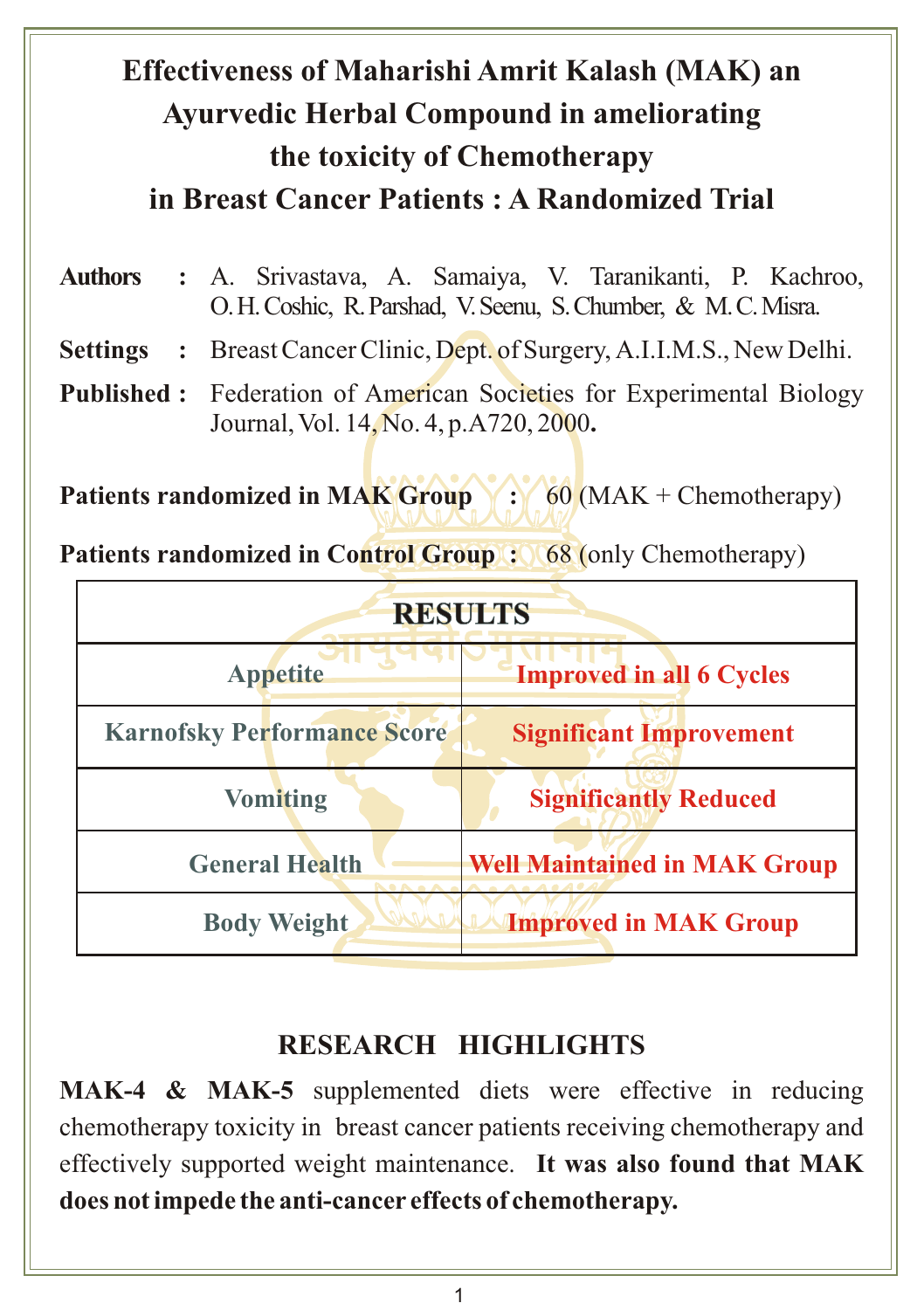### **Introduction**

- Chemotherapy is associated with many distressing side effects like anorexia, stomatitis, weight loss, diarrhoea, leukopenia and alopecia.
- Chemotherapy is delayed due to major side effects resulting in poor response. Reduction of these side effects would result in better compliance and improved quality of life.
- Various drugs have been tried to prevent or control toxicity e.g. Amifostine, G-M CSF, but all of these drugs have either limited utility for one particular side effect and / or associated with their own toxicity.
- Maharishi Amrit Kalash (MAK-4  $&$  MAK-5) are herbal formulations from Maharishi Ayurveda which have been shown to protect against chemotherapy related toxicity. They are a rich source of Antioxidants.

#### **Aim**

To investigate the effectiveness of Maharishi Amrit Kalash (MAK) in reducing the side effects of chemotherapy in patients with breast cancer.

#### **Setting**

Breast Cancer Clinic, Dept. of Surgery, A. I. I. M. S., New Delhi.

#### **Study Design**

Open Randomized trial with concealed randomization using sealed numbered envelopes.

#### **Materials and Methods**

We entered 129 patients with breast cancer after an informed consent. Sixty one patients received chemotherapy with MAK protection and 68 received chemotherapy alone. Patients were evaluated for 17 side effects namely, poor general well being, anorexia, weight loss, leukopenia, stomatitis, vomiting, diarrhoea, hematuria, cardiac toxicity, pulmonary toxicity, Karnofsky score, alopecia, cutaneous allergy, neurotoxicity, fever and constipation. MAK is given as MAK-4 paste, 1 teaspoonful B. D. with milk and MAK-5 tablets, 1 B. D. with water.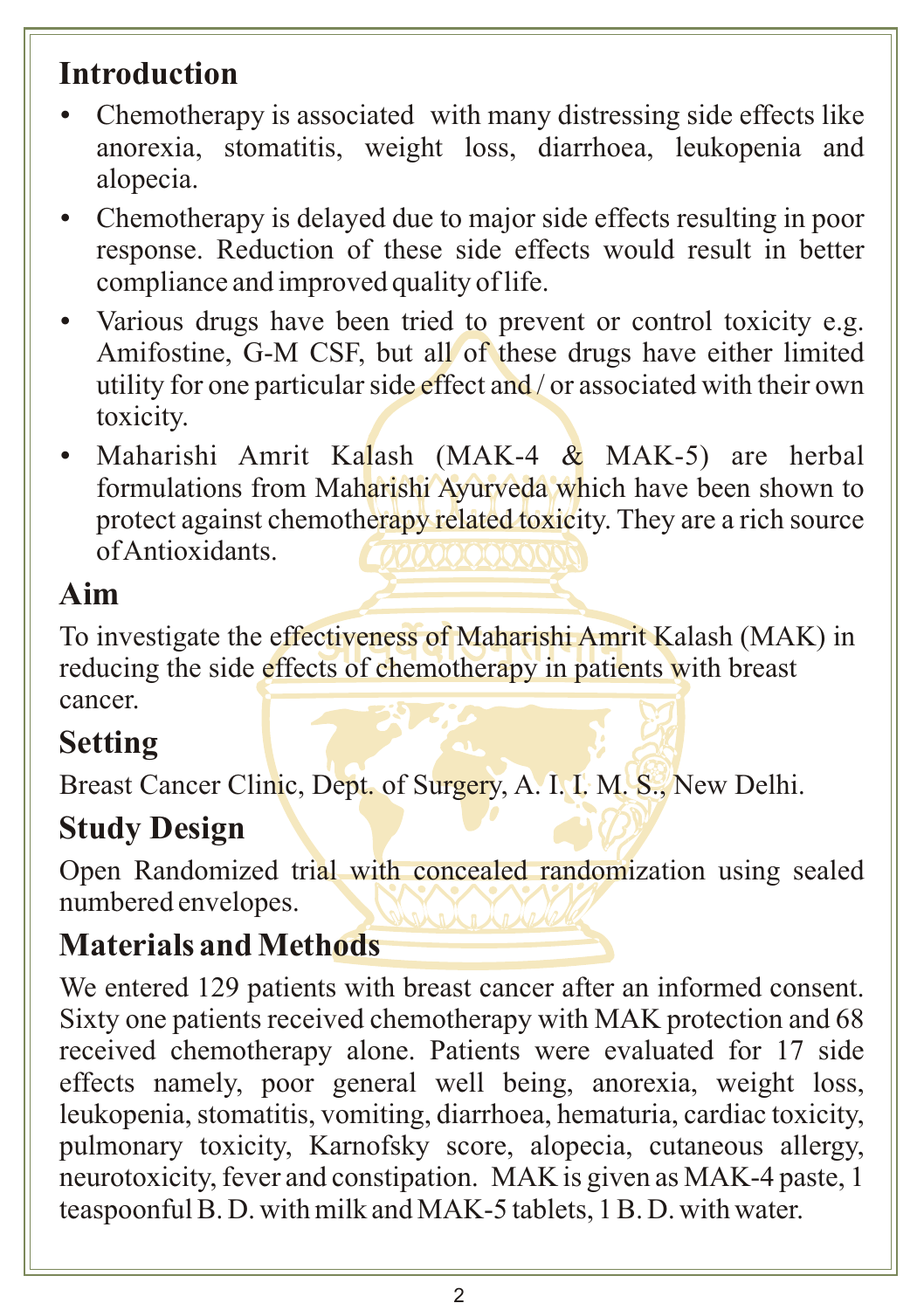# **Toxicity Parameters Measured**

| <b>T-Stage</b>            | $0=TX$ , $1=T1$ , $2=T2$ , $3=T3$ , $4=T4A$ ,<br>5=T4B, 6=T4C, 7=T4D                                                                                                                                                                                                                                             |
|---------------------------|------------------------------------------------------------------------------------------------------------------------------------------------------------------------------------------------------------------------------------------------------------------------------------------------------------------|
| N-Stage                   | $0=NX, 1=N0, 2=N1, 3=N2$                                                                                                                                                                                                                                                                                         |
| <b>M-Stage</b>            | $0=MX$ , $1=M0$ , $2=M1$                                                                                                                                                                                                                                                                                         |
| <b>General well being</b> | 1=Normal, 2=Fair, 3=Poor                                                                                                                                                                                                                                                                                         |
| <b>Appetite</b>           | $1 = Good$ , $2 = Fair$ , $3 = Poor$                                                                                                                                                                                                                                                                             |
| <b>Karnofsky Scale</b>    | 6 - Able to care for most needs but<br>requires occasional assistance.;<br>7=Able to care for self but unable<br>to work or carry on other normal<br>activity.;<br>8=Normal activity but requiring<br>effort.;<br>9=Able to carry on normal activity<br>but with minor signs or symptoms<br>of Disease present.; |
|                           | 10=Normal, with no complaints<br><sub>or</sub><br>evidence of Disease                                                                                                                                                                                                                                            |
| <b>Stomatitis</b>         | 0=None, 1=Soreness Erythema,<br>2=Ulcer, 3=Ulcer, Can take<br>liquid diet, 4=Can't take orally                                                                                                                                                                                                                   |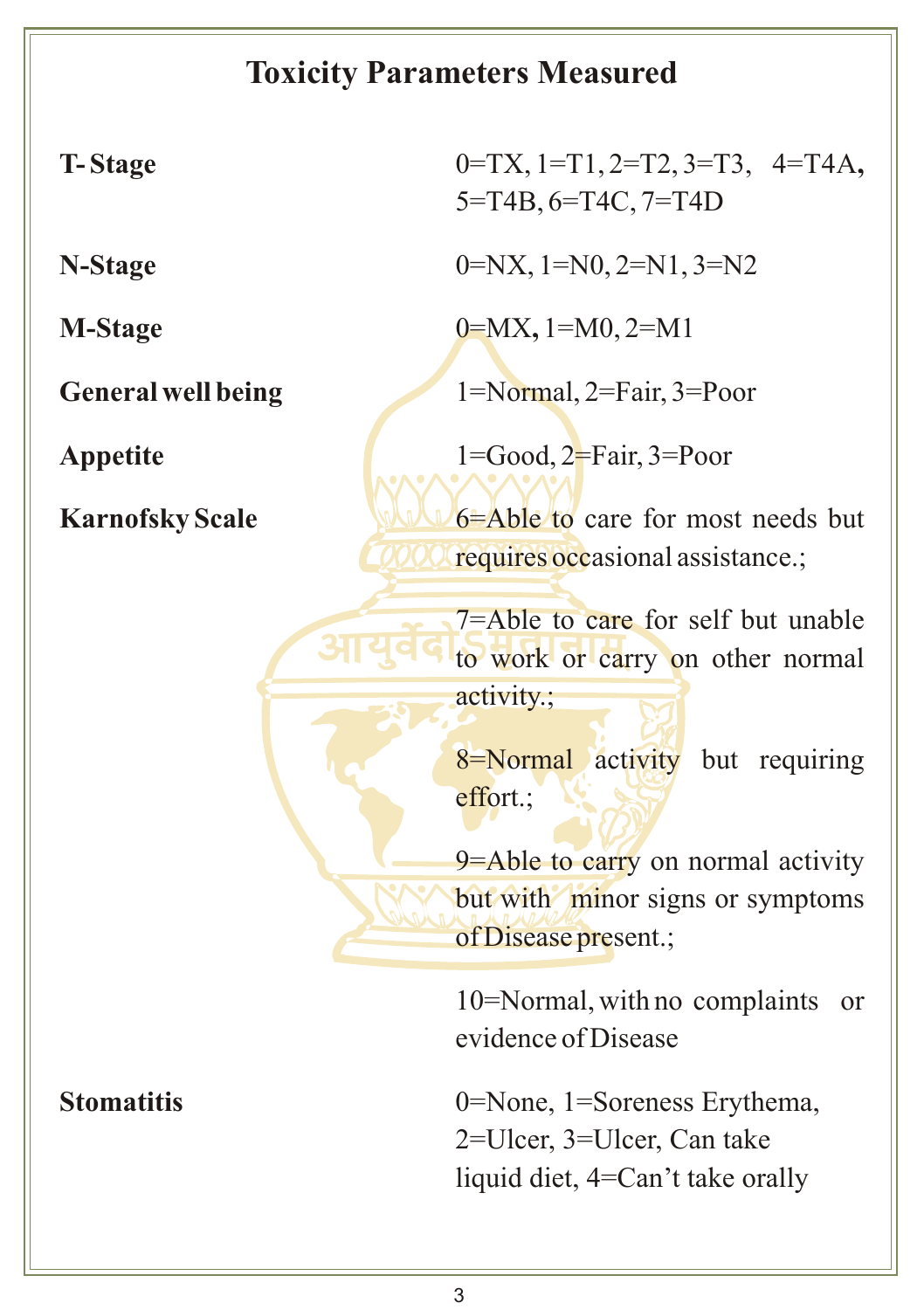| <b>Nausea/Vomiting</b>    | 0=None, $1=N$ ausea, $2=T$ ransient<br>Vomiting, 3=Requiring Therapy,<br>4=Intractable                                                                                                                                                                                                                                                          |
|---------------------------|-------------------------------------------------------------------------------------------------------------------------------------------------------------------------------------------------------------------------------------------------------------------------------------------------------------------------------------------------|
| <b>Diarrhoea</b>          | 0=None, 1=Transient <= 2 days,<br>$2 = > 2$ days, $3 =$ Intolerable,<br>4=Haemorrhagic and Dehydration                                                                                                                                                                                                                                          |
| Constipation              | $0 = None$ , 1=Mild, 2=Moderate,<br>$3 =$ Severe                                                                                                                                                                                                                                                                                                |
| <b>Allergy</b>            | 0=None, 1=Oedema,<br>2=Bronchospasm                                                                                                                                                                                                                                                                                                             |
| <b>Alopecia</b>           | $0 = None$ , $1 = Minimal$ , $2 = Partial$ ,<br>3=Complete                                                                                                                                                                                                                                                                                      |
| <b>Infection</b>          | $0 = None$ , $1 = Minor$ , $2 = Moderate$<br>$3 = \frac{1}{2}$ and $4 = \frac{1}{2}$ and $\frac{1}{2}$ and $\frac{1}{2}$ and $\frac{1}{2}$ are $\frac{1}{2}$ and $\frac{1}{2}$ are $\frac{1}{2}$ are $\frac{1}{2}$ and $\frac{1}{2}$ are $\frac{1}{2}$ and $\frac{1}{2}$ are $\frac{1}{2}$ are $\frac{1}{2}$ and $\frac{1}{2}$ are $\frac{1}{2$ |
| <b>Fever</b>              | 0=None, $1=38$ , $2=38-40$ , $3=>40$ ,<br>$4$ =with low BP                                                                                                                                                                                                                                                                                      |
| <b>Neurotoxicity</b>      | $0 = None$ , $1 = Mild$ , $2 = Moderate$ ,<br>$3 =$ Severe                                                                                                                                                                                                                                                                                      |
| Cardiotoxicity            | $0 = \text{None}, 1, 2, 3, 4 = \text{Symptomatic}$                                                                                                                                                                                                                                                                                              |
| <b>Tumor Response</b>     | 1=Complete, 2=Partial, 3=None,<br>$0 =$ Lost to follow-up                                                                                                                                                                                                                                                                                       |
| <b>Pulmonary toxicity</b> | $0 = None$ , 1=Mild, 2=External<br>Dyspnoea, 3=Dyspnoea at rest                                                                                                                                                                                                                                                                                 |
| <b>Giddiness</b>          | $0 = None$ , 1=Mild, 2=Moderate,<br>$3 =$ Severe                                                                                                                                                                                                                                                                                                |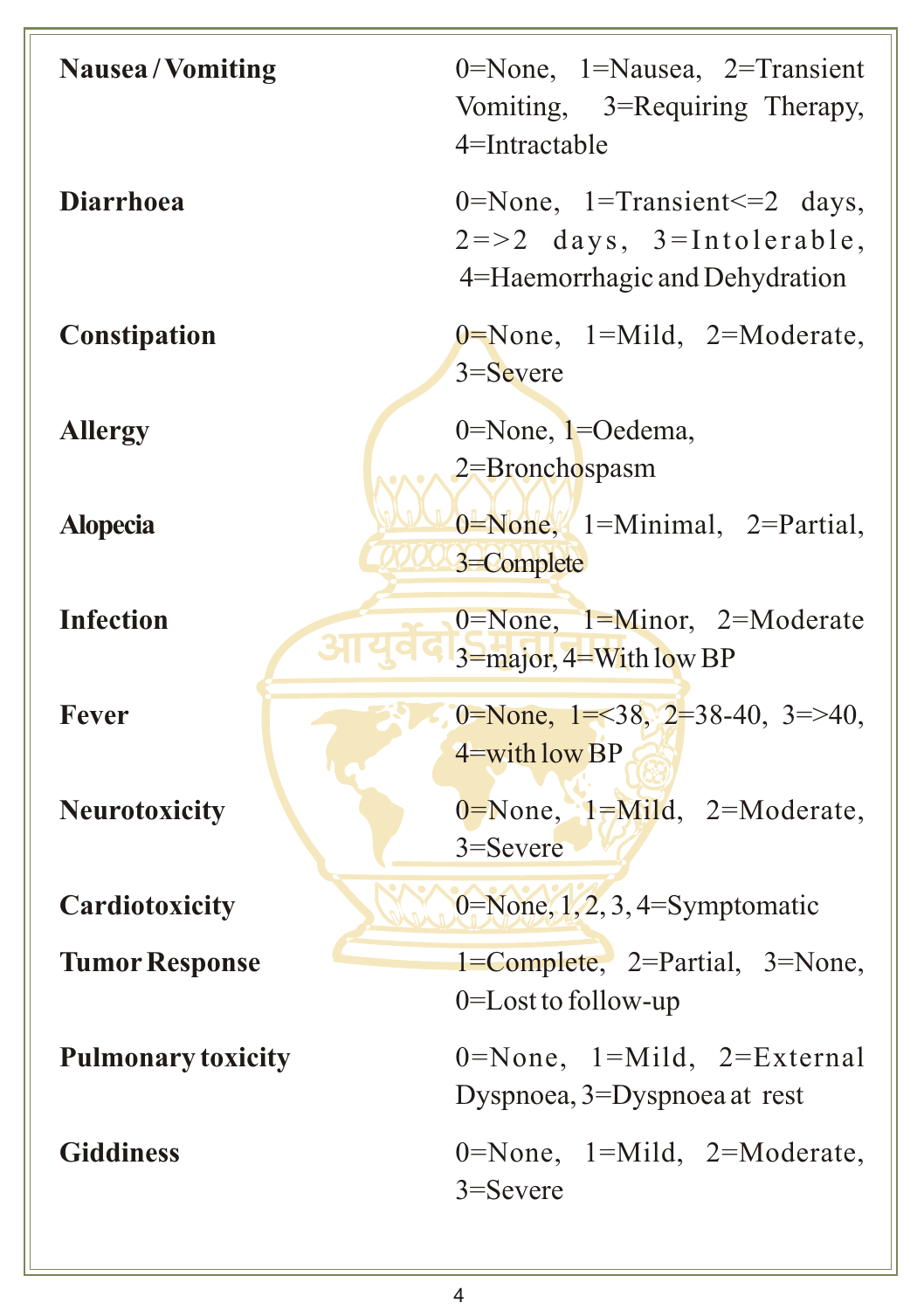# **RESULTS**

5 male, 124 female patients Cyclophosphamide Adriamycin 5FU (CAF) Cyclophosphamide Methotrexate 5 FU (CMF)

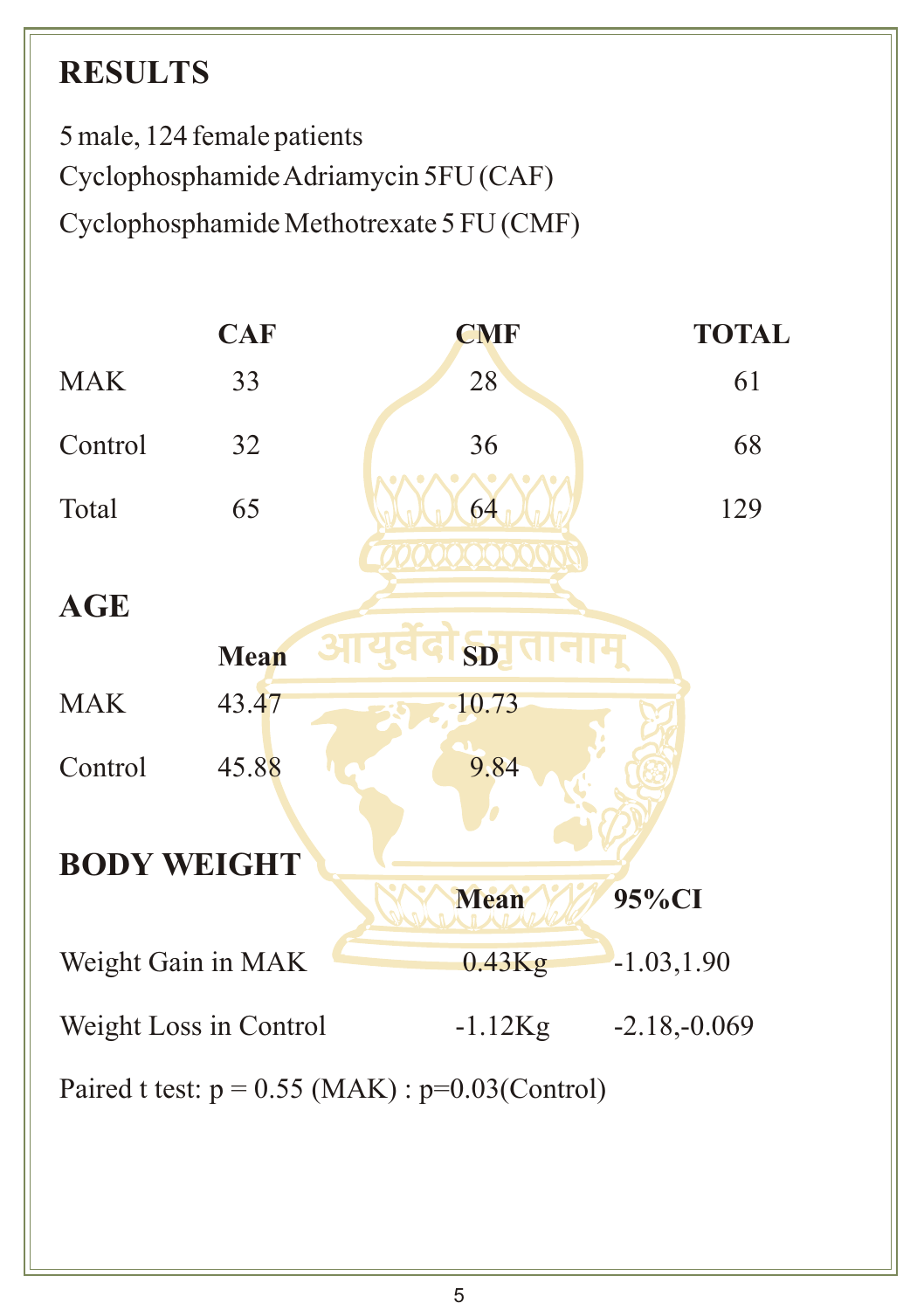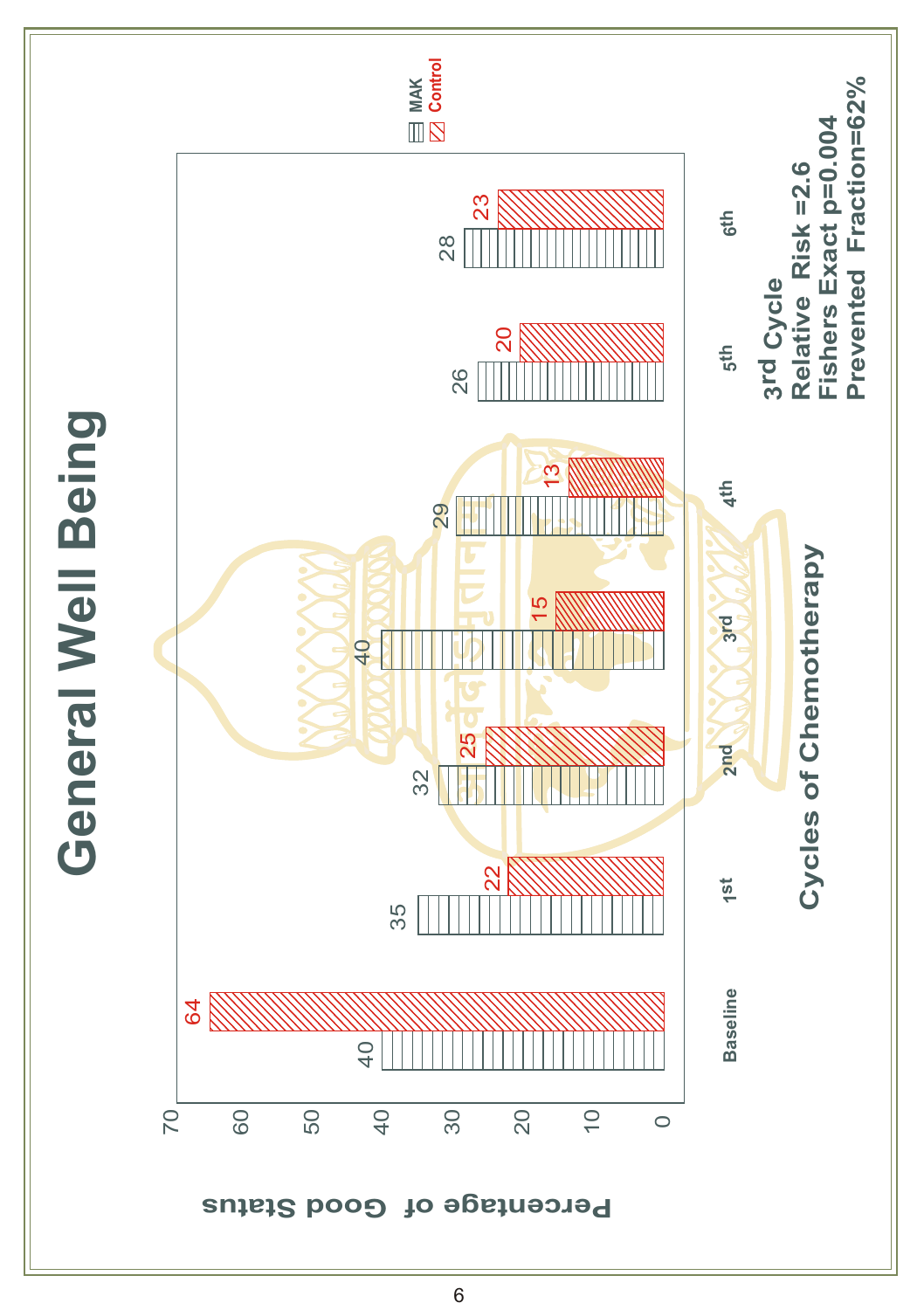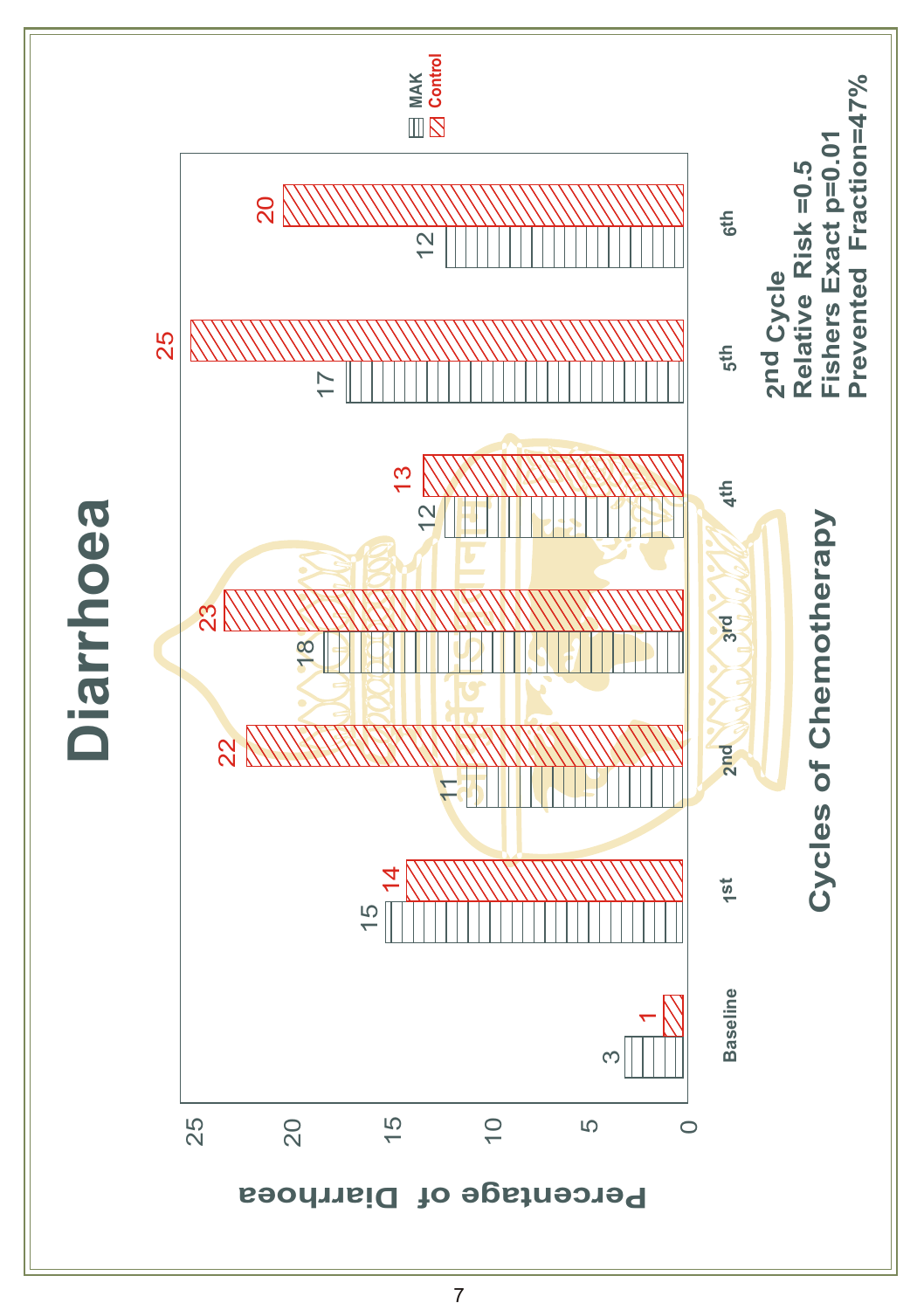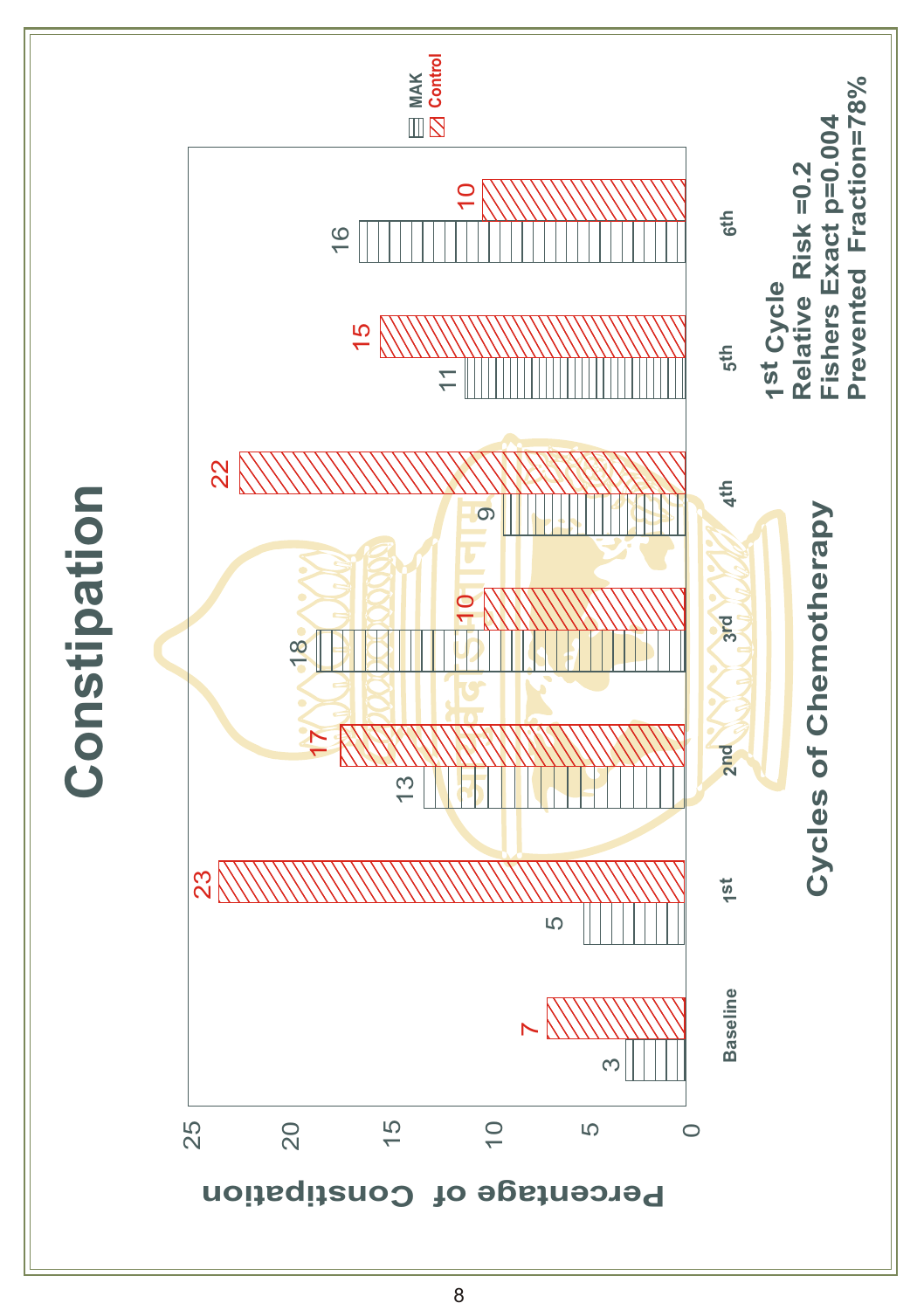

 $\overline{9}$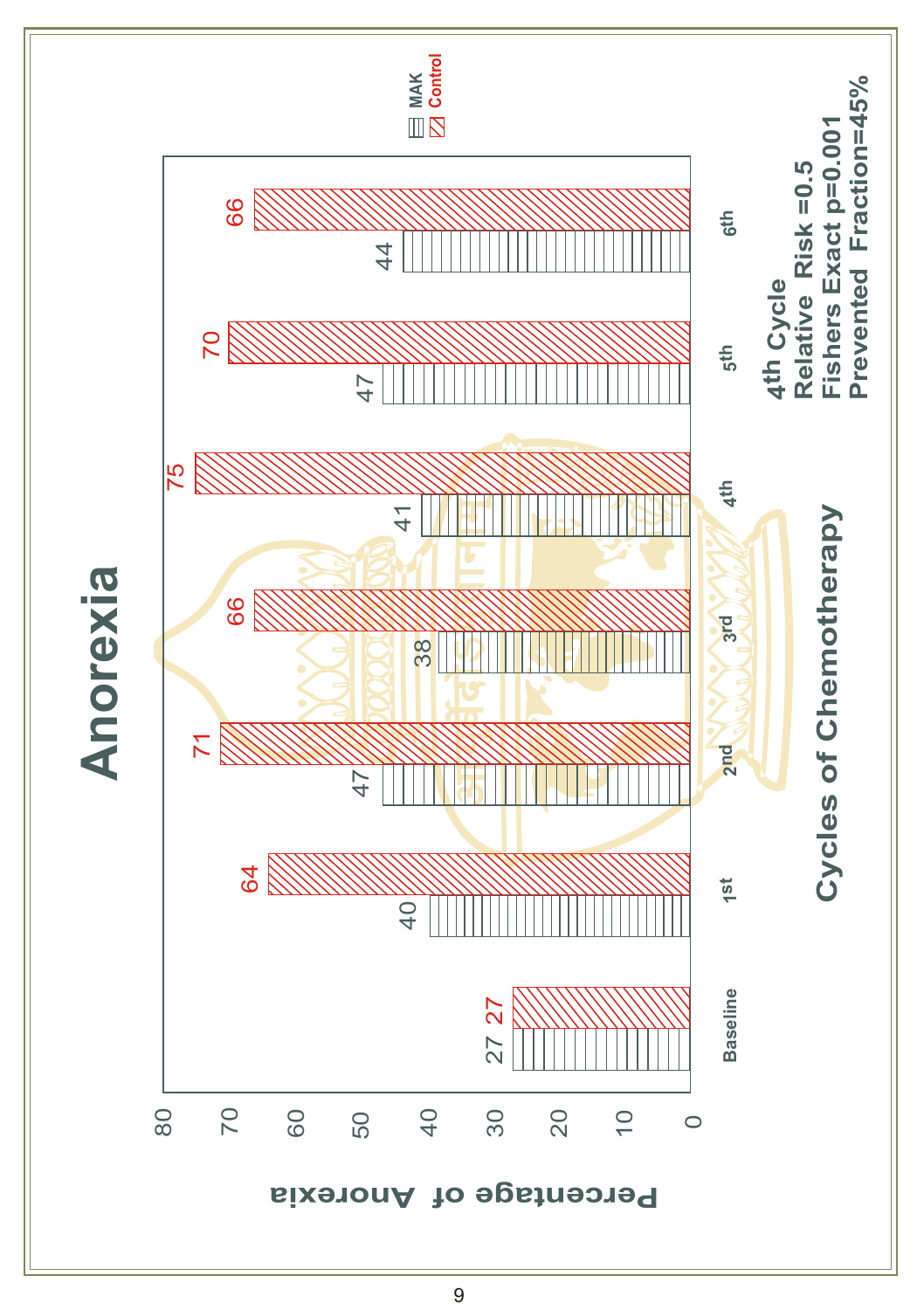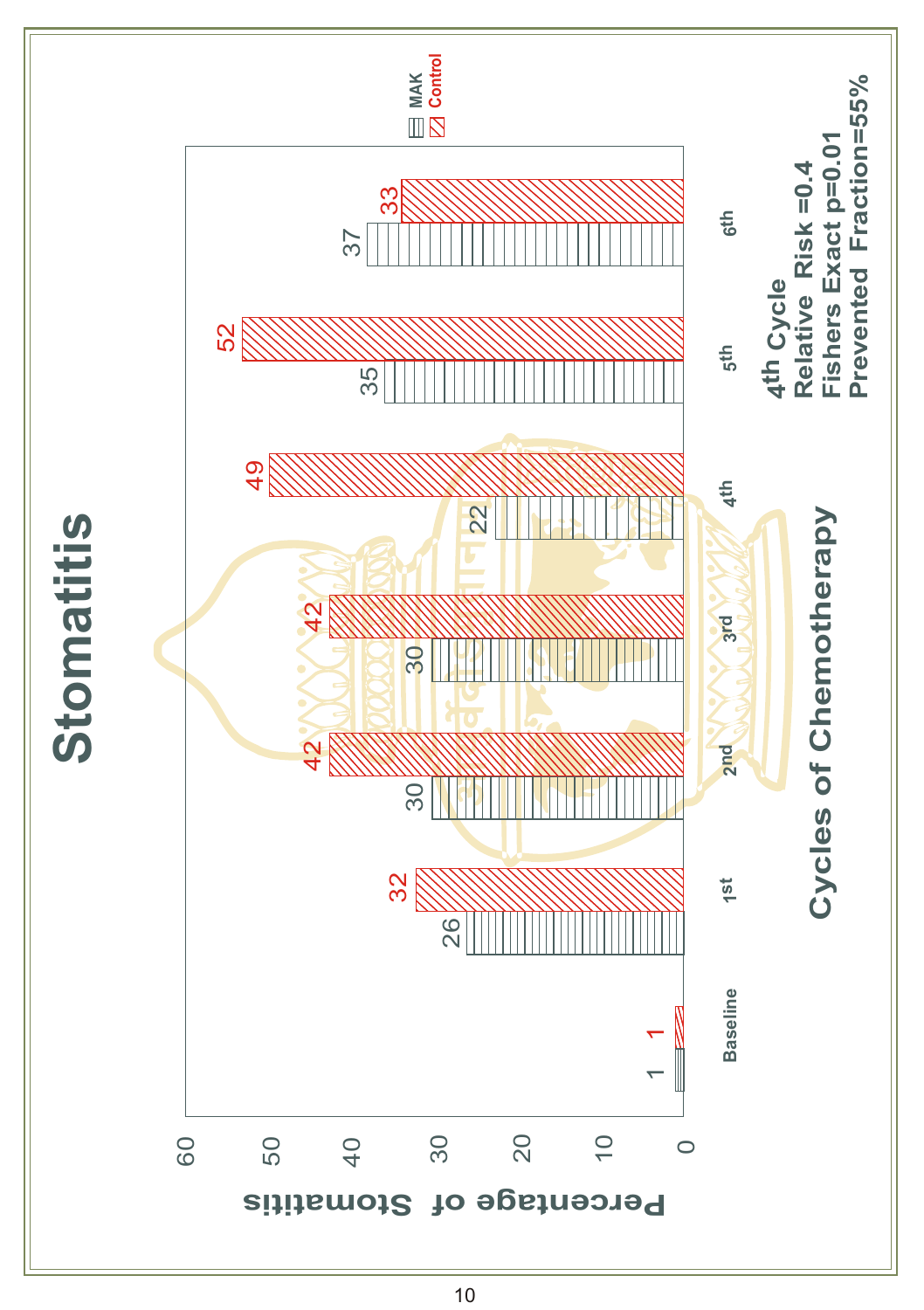

 $\overline{11}$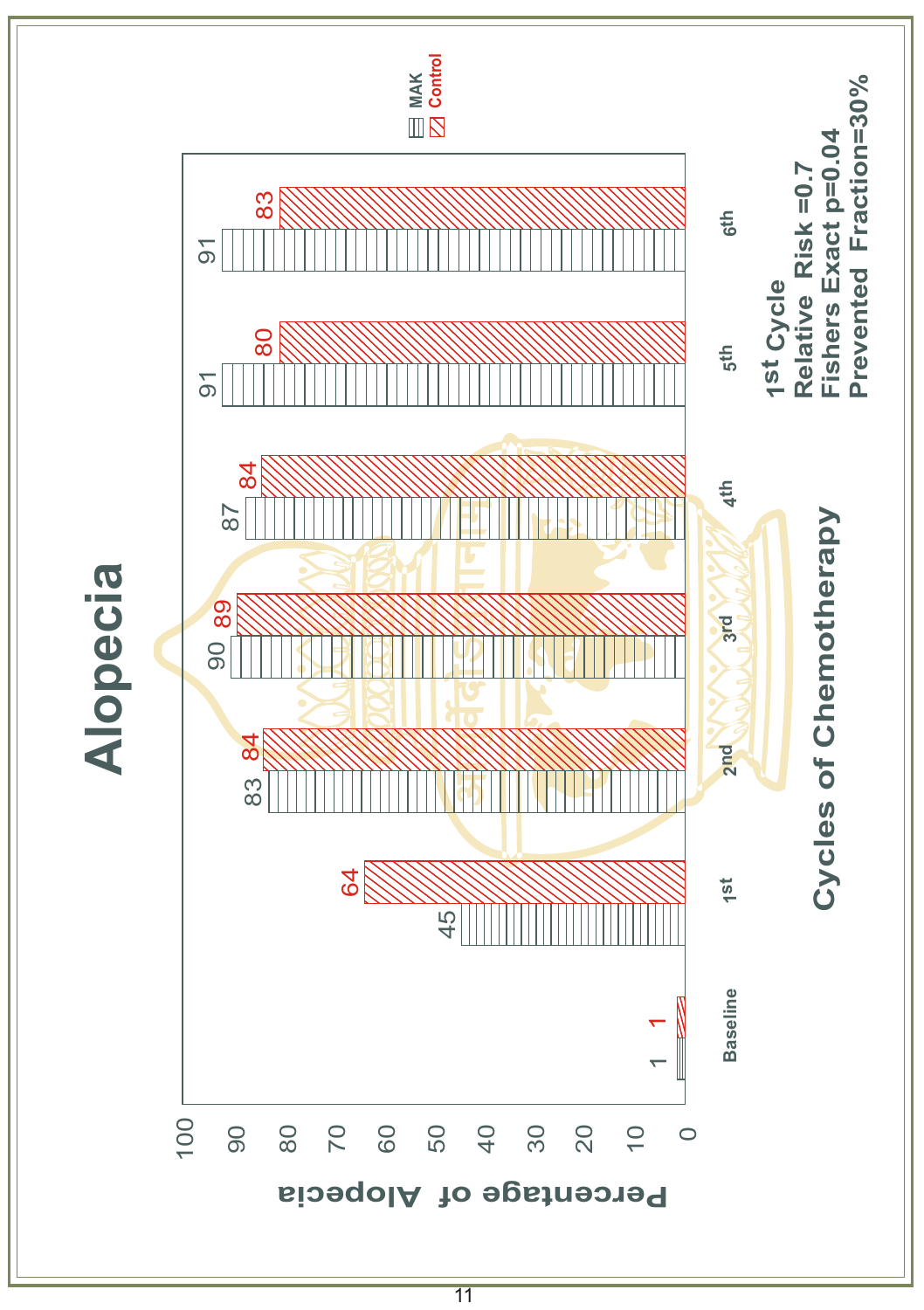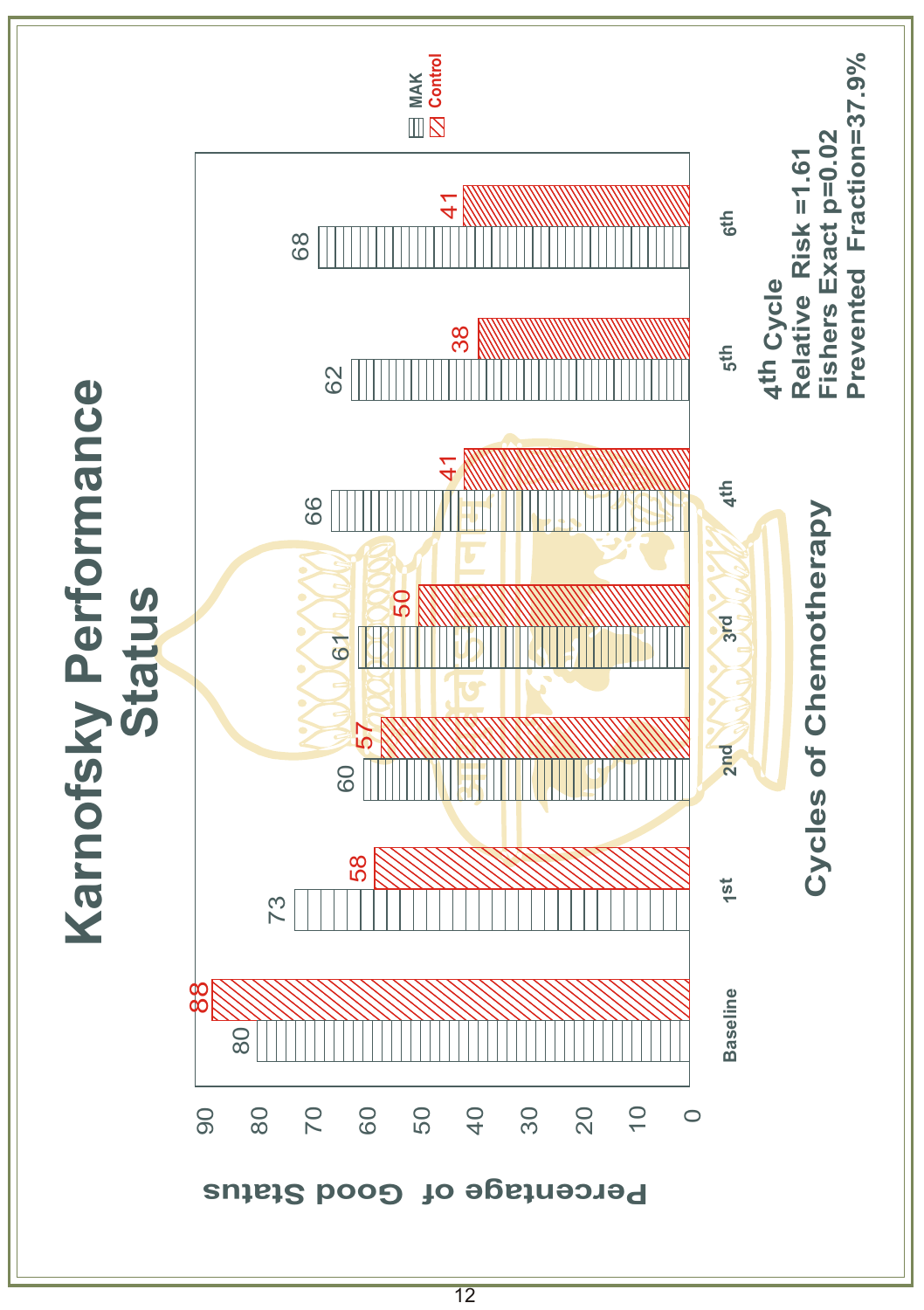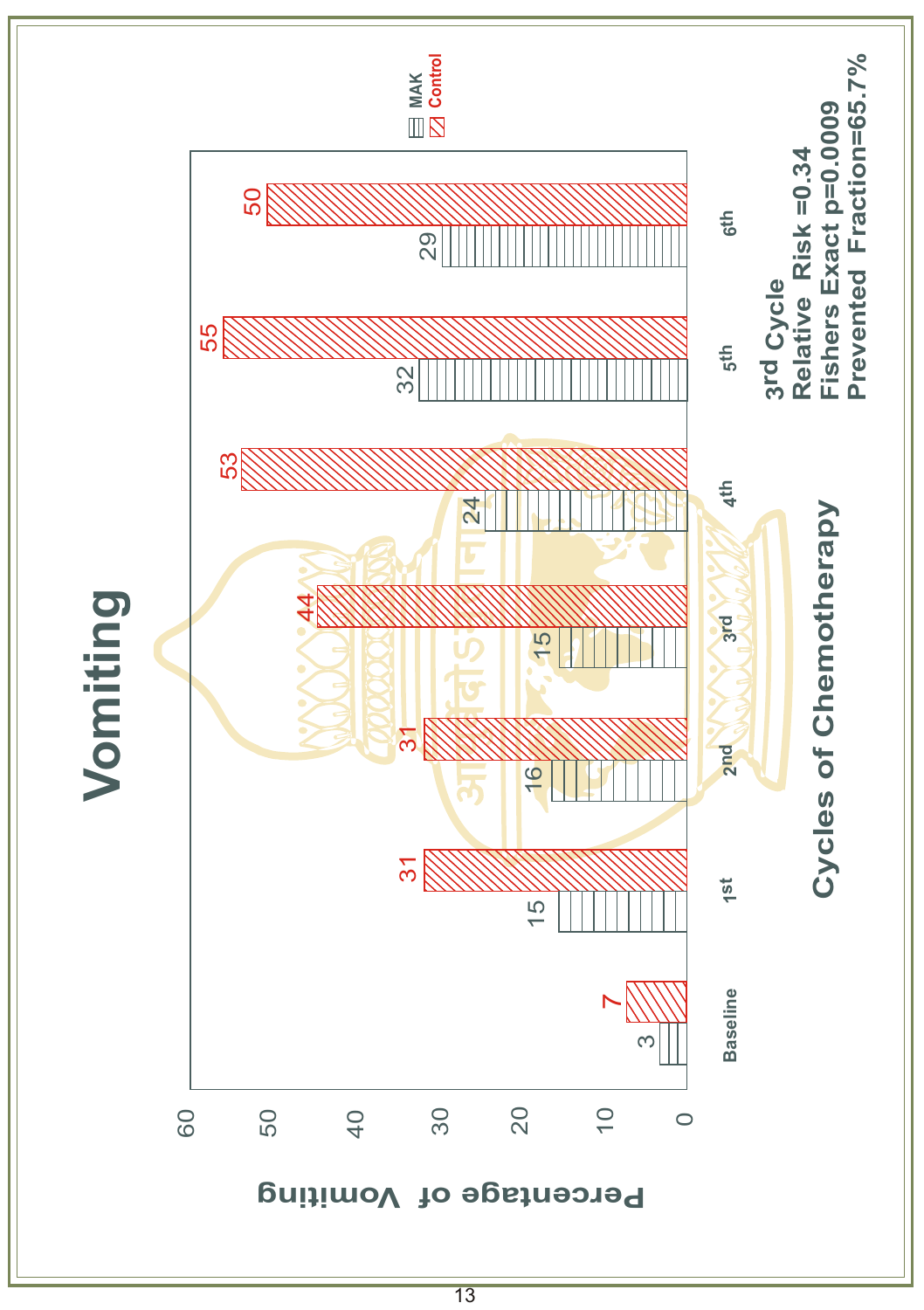